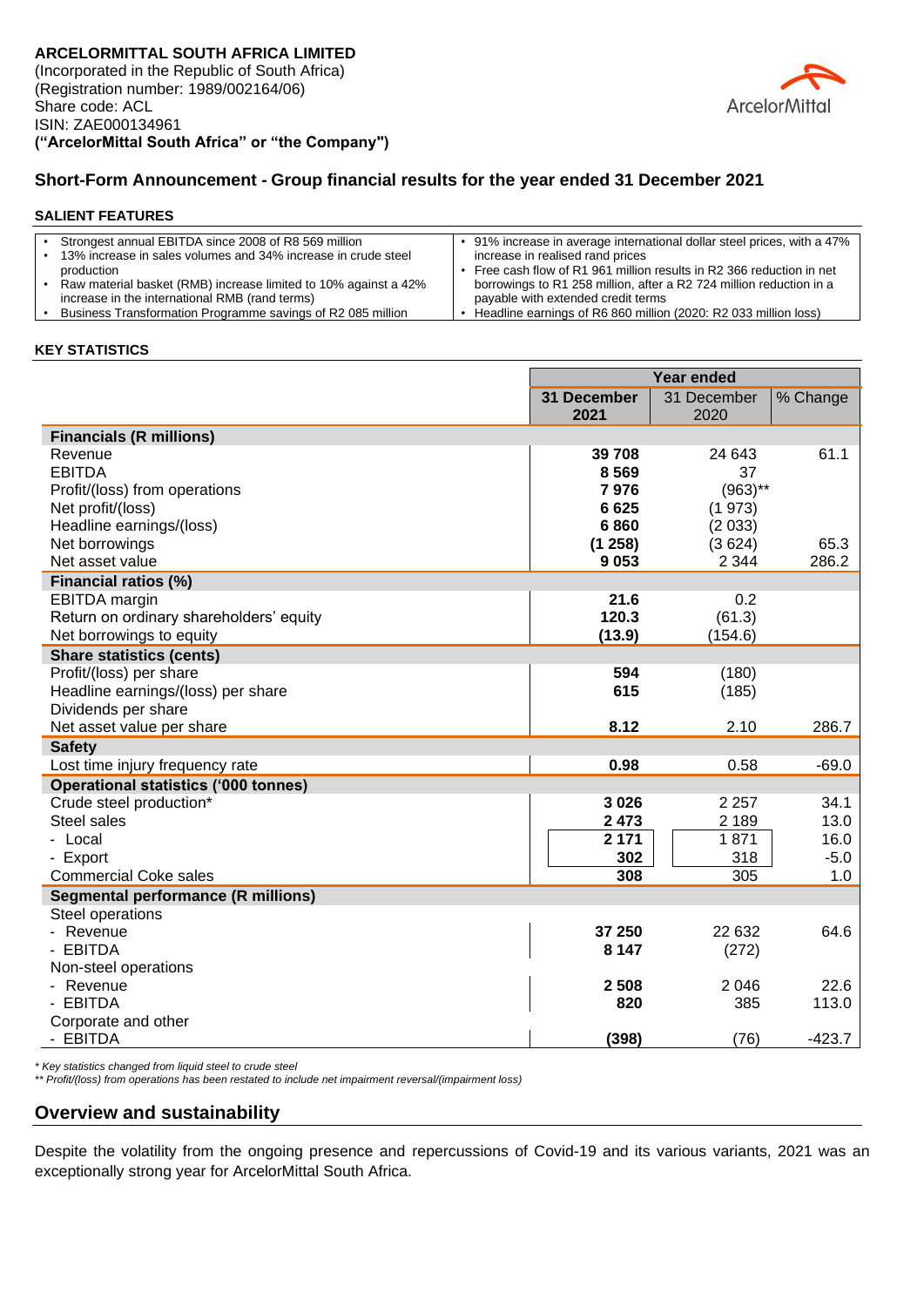The Company's annual results were supported by a continuing strong price environment, higher sales volumes, and the benefit of robust price-cost effects, all resulting in the highest yearly EBITDA (R8 569 million) and headline earnings (R6 860 million) since 2008.

# **Overview and sustainability continue**

An acceleration of free cash flow generation, from the first half of the financial year's R985 million to the full year's R1 962 million, resulted in a reduction of net borrowings by R2 366 million to R1 258 million, against R3 624 million at 31 December 2020. The free cash flow performance was after the R2 724 million reduction in a significant payable with extended credit terms. This represents meaningful progress against one of the key strategic pillars of the business, namely, to improve financial resilience by operating on a net cash funding basis.

The Business Transformation Programme (BTP) contributed a further R2 085 million (2020: R1 543 million) in improvements, bringing the cumulative benefit achieved since the programme started in the second half of 2018 to R5,6 billion.

The global steel environment for 2021 was characterised by overall positive, yet differing dynamics, when comparing the two halves of the year. The first half of the year saw strong demand recovery due to low supply chain inventories and a strong recovery in steel spreads (i.e. the difference between steel prices and raw material costs). It was during the first half of the year that China reduced the incentive to export steel by cancelling the export rebates on VAT. Given the scale of the China steel industry and the size of its exports, this represented a material change to the medium‐term prospects of the global ex‐China steel industry. The second half of the year saw still-positive demand, though with steel prices off record highs. Falling iron ore and volatile coking coal prices were also experienced in response to easing supply constraints among exporters and notable economic interventions evident in China.

Regarding fair trade policy, ArcelorMittal South Africa continues to support actions which target unfair trade practices in the jurisdictions in which it operates and trades. 2021 proved to be a particularly active year as globally the unfair practices, which initially provided protection, remained prevalent. A very real risk exists of those unfair practices intensifying as supply constraints ease and markets normalise in time.

The average international dollar steel prices increased by 91%, iron ore by 48%, coking coal by 82%, and scrap by 68%.

Turning to South Africa and the regional economy, consensus GDP growth forecasts for South Africa is around 4,6% for 2021, and those for near- and Sub-Saharan Africa markets between 3.0% and 3.3%.

Steel inventory levels have largely returned to normal while business conditions in South Africa, particularly in the second half of 2021, proved to be more challenging than initially anticipated. This was due to the negative impact on sentiment of events such as the civil unrest in July, labour disputes in the downstream sector, continuing electricity load-shedding, municipal distribution network failures and lockdown uncertainty. In contrast, the anticipation of impactful progress on the renewable electricity build programme, private sector's potential involvement in rail and port logistics, the advancing of the next tranche of "shovel ready" projects within the Infrastructure Investment Programme and positive spin-offs for growth from the upcoming band spectrum auction serve as a basis for some optimism.

With varying degrees of global supply chain seizures and the impact of government stimulus packages being progressively felt in the real economy, expectedly inflation has made an unwelcome return with the prospect of a tighter fiscal and monetary environment into 2022. Aggravated by the high electricity and logistics cost in South Africa, improving ArcelorMittal South Africa's position on the global cost curve while bettering its product offering to customers will be critical to the next phase of its *Transforming for Sustainable Growth* strategy, and best expressed through the strategic pillars: *reposition, restructure and resilience*.

# **Safety, Environmental, Social and Governance (ESG)**

The Company's financial performance was overshadowed by its safety results.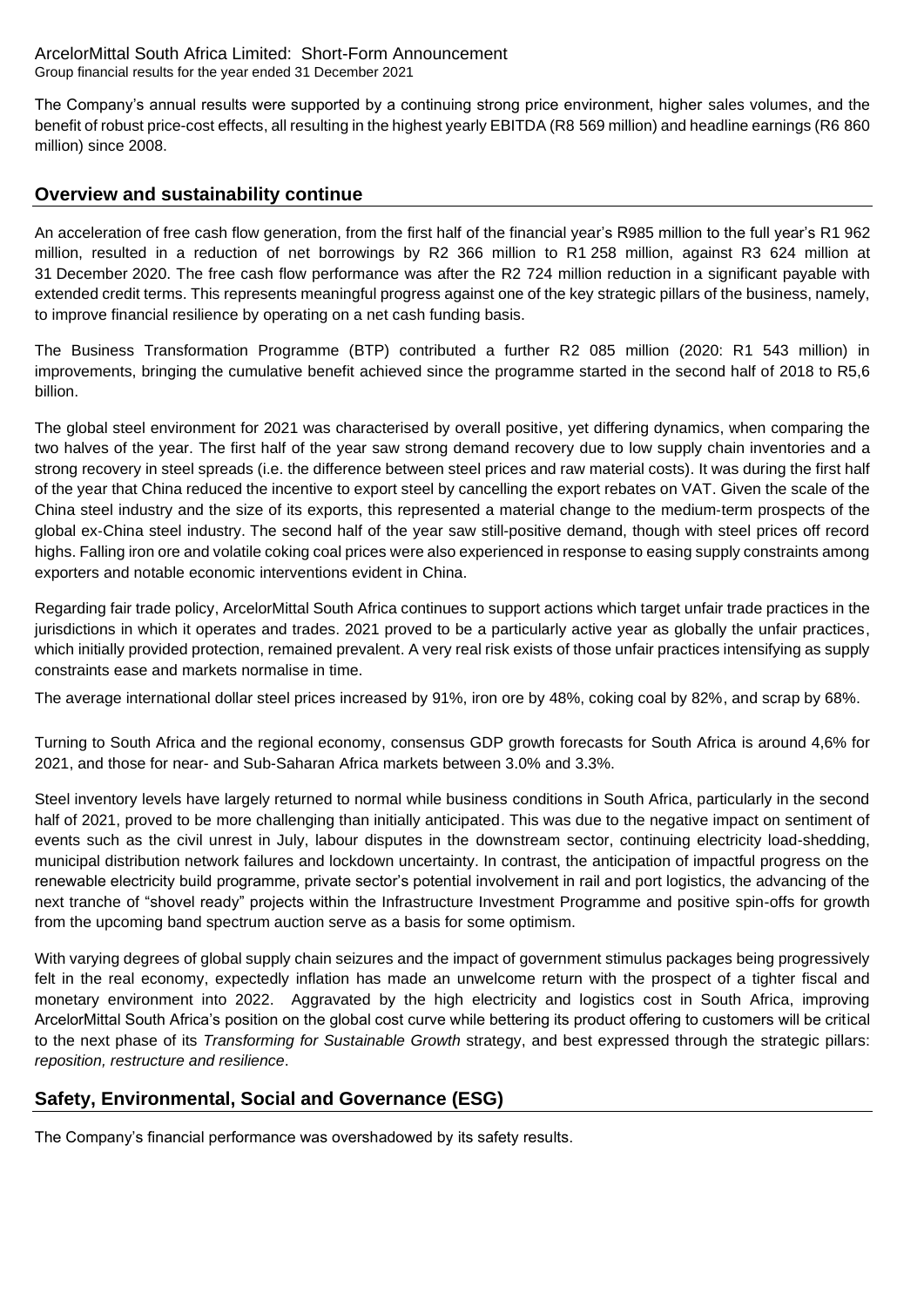The ArcelorMittal South Africa board, management and employees were deeply saddened by the six fatalities in 2021 and commiserate with the families and friends of these colleagues. Unfortunately, the Company's lost-time injury frequency rate (LTIFR) increased from 0,58 to 0,98 and the total injury frequency rate (TIFR) increased from 7,21 to 7,80.

# **Safety, Environmental, Social and Governance (ESG) continue**

Improving the business's safety performance is the highest priority. With the assistance of its parent company, and external advisors, the Company has intensified its efforts by rigorously applying the necessary safety tools and accelerating in‐ person training. The Company is also analysing further interventions that can be introduced to ensure fatalities are eliminated.

The ArcelorMittal group's stated aim is to lead the steel industry's important role in ensuring the global economy achieves net zero emissions. It has made a series of well-published and sizable decarbonisation commitments as the necessary government and funding support is secured. Positively, ArcelorMittal South Africa has made significant progress from the second half of 2021 to develop various roadmap options to achieve a material reduction in carbon intensity by 2030 and net zero by 2050. Numerous bankable "no-regret" opportunities have been identified, central of which is energy efficiency improvement, both of a non-capital and capital-intensive nature. Of critical importance is the establishment and adoption of an international carbon price, supportive policies and enabling funding solutions.

Securing the benefits of early-mover advantages are being explored with various private and public sector entities. This represents an unprecedented opportunity to redefine South Africa's industrial footprint.

# **Operational**

Excluding Saldanha Works, which through an orderly and commercial wind-down was placed under care and maintenance early in the second quarter of 2020, the Company's average capacity utilisation increased from 42% in 2020 to 60% in 2021 and is currently at 79%.

Crude steel production (including that from Saldanha Works) increased by 34% or 769 000 tonnes, from 2,2 million tonnes to 3,0 million tonnes in 2021. Crude steel production marginally increased by 3% to 1,53 million tonnes in the second half, compared to 1,49 million tonnes in the first half of 2021.

As reported in July 2021, the safety incident at Vanderbijlpark Works' coke-making unit was the primary contributor to the lower commercial coke production. For 2021, although commercial coke production was 43% lower at 160 000 tonnes, supplemented with available inventory, sales volumes remained flat at 308 000 tonnes. Sales fell by 40% to 114 000 tonnes in the second half compared to 193 000 tonnes in the first half of 2021 due to lower inventories and a slower post-incident production recovery.

### **Financial results**

ArcelorMittal South Africa reported an EBITDA of R8 569 million against R37 million in the previous period, while its operating profit increased substantially from a loss of R963 million in 2020 to a profit of R7 976 million. The headline earnings of R6 860 million recovered strongly from a loss of R2 033 million, amounting to a 615 cents per share profit against a 185 cents loss for 2020.

EBITDA increased by 66% to R5 351 million in the second half, compared to R3 218 million in the first half of 2021.

Revenue increased by 61% to 39 708 million due to a 13% rise in total steel sales volumes and a 47% rise in net realised steel sales prices. Revenue increased by 14% to R21 112 million in the second half compared to R18 596 million in the first half of 2021.

The Company's raw material basket (iron ore, coking coal, and scrap), representing 43% (2020: 41%) of cash cost per tonne, was 10% higher in rand terms, which is satisfying given the 42% increase in the international raw material basket in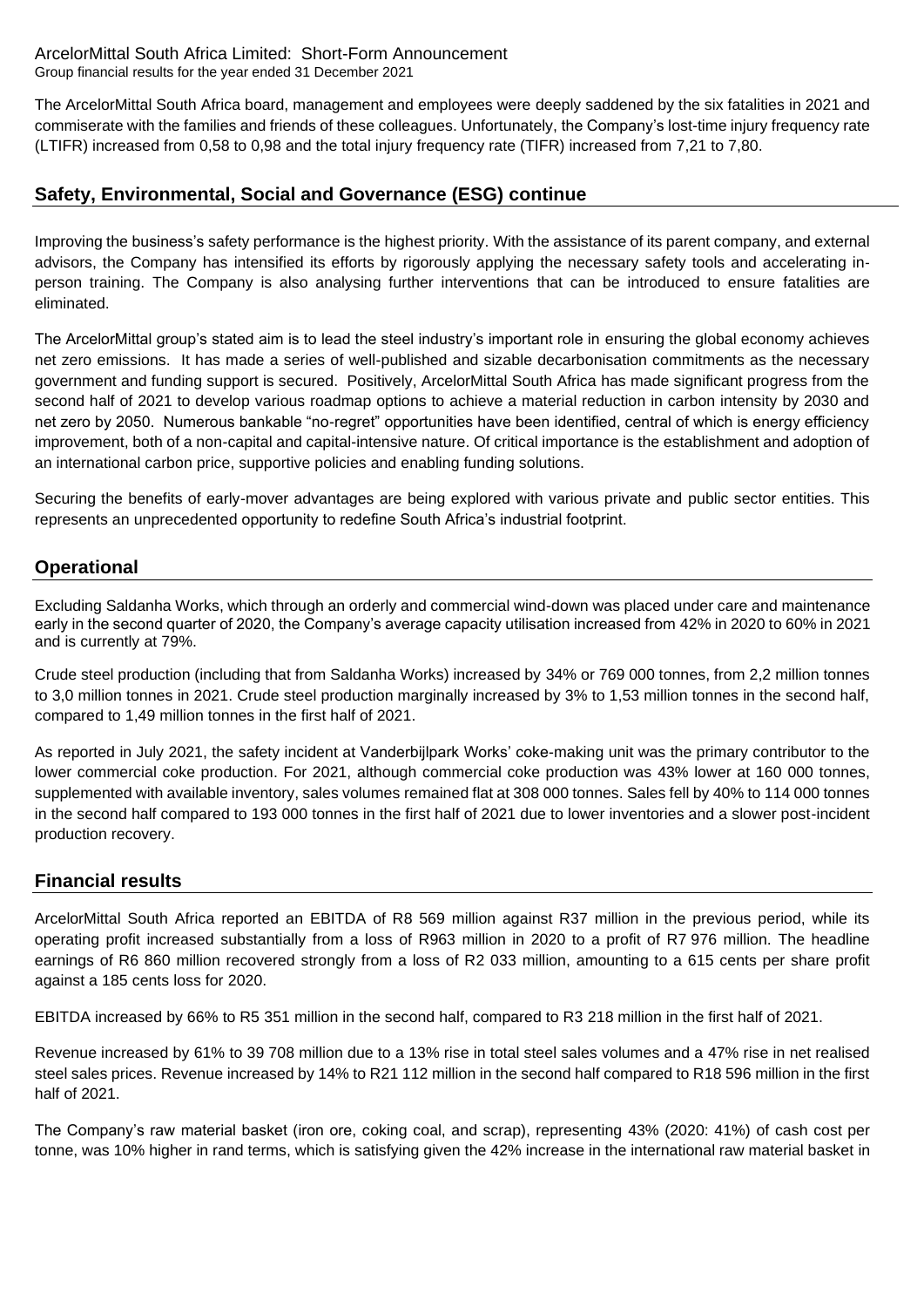rand terms. This reflects the work done in diversifying the sources of raw materials. Consumables and auxiliaries represented approximately 30% of cash cost per tonne (2020: 32%), increased by 5%. Electricity tariffs increased by 14%.

## **Legal and regulatory matters**

### **Safeguard duties**

The Safeguard Duties were not extended beyond 10 August 2021.

### **Competition Commission (the "Commission")**

As previously reported, ArcelorMittal South Africa has been engaging the Commission regarding payment of part of the administrative penalty, and the progress against the capital expenditure programme. In line with the Settlement Agreement and as contemplated therein, the Company had no option but to revise its capital expenditure programme commitment, as previously reported. However, actual capital expenditure for 2021 has been higher than initially planned (but still below the initial targeted amount) and it should be noted that, although the Settlement Agreement came to an end in November 2021, the Company's capital expenditure programme has been revised upwards when compared to previous plans, focusing on environmental projects, improving quality, maintenance and structural renovations.

In addition, since May 2021, ArcelorMittal South Africa has been engaging with the Commission regarding the Raw Material Basket methodology for determining Earnings Before Interest and Taxation (EBIT) under the Settlement Agreement, which may affect the calculation of the EBIT margin. The Company has provided the Commission with supporting information as requested by it, which is being considered by the Commission. To date, the Commission has not noted any objections to either the methodology or the EBIT calculations. ArcelorMittal South Africa expects that all outstanding issues relating to the Settlement Agreement will be resolved after the final compliance report is submitted to the Commission for its evaluation. Subject to the above, ArcelorMittal South Africa has in all other material respects complied with the Settlement Agreement entered into with the Commission.

# **Changes to the board of directors**

- Mr Jacob Modise resigned as a non-executive director and as chairman of the audit and risk committee with effect from 26 January 2021.
- Ms Nomavuso Mnxasana, an independent non-executive director and member of the audit and risk committee, was appointed as chair of the audit and risk committee with effect from 29 January 2021.
- Mr Brian Aranha retired as a non-executive director with effect from 31 March 2021.
- Mr Bradley Davey was appointed as a non-executive director with effect from 1 April 2021.
- Ms Dawn Earp was appointed as an independent director with effect from 1 July 2021.
- Mr Desmond Maharaj, CFO and executive director resigned with effect from 30 September 2021.
- Mrs Suretha van Wyk was appointed as interim CFO and executive director with effect from 1 October 2021.
- The chairman of the Board, Mr Mpho Makwana, as well as Ms Nomavuso Mnxasana, who were appointed as directors in 2013, have indicated that they would not be available for re-election at the annual general meeting (AGM) in 2022, in light of the fact that as at that date each would have served a period of about nine years as directors. Consequently, the board initiated a process to identify suitable directors for appointment during 2022, and in particular, a director that could be considered for appointment as chairman of the Board.

A company was appointed to assist with the process and after having interviewed a short list of candidates, and based on the recommendation of the Human Resources, Remuneration and Nominations Committee, the Board has identified suitable candidates to be appointed as directors of the Company.

In the circumstances, shareholders are advised as follows:

- Mr Mpho Makwana and Ms Nomavuso Mnxasana will retire by rotation at the AGM in May 2022.
- Mr Bonang Mohale and Mr Abe Thebyane will in due course be nominated for appointment as directors at the AGM. Should Mr Bonang Mohale's appointment be approved at the AGM, the board intends appointing Mr Bonang Mohale as chairman of the board.
	- Mr Bonang Mohale is the President of Business Unity South Africa (BUSA), Chancellor of the University of the Free State, Professor of Practice in the Johannesburg Business School (JBS) College of Business and Economics, Chairman of both Bidvest Group Limited and SBV Services. He is the author of the bestselling books, "Lift As You Rise" and "Behold The Turtle!"